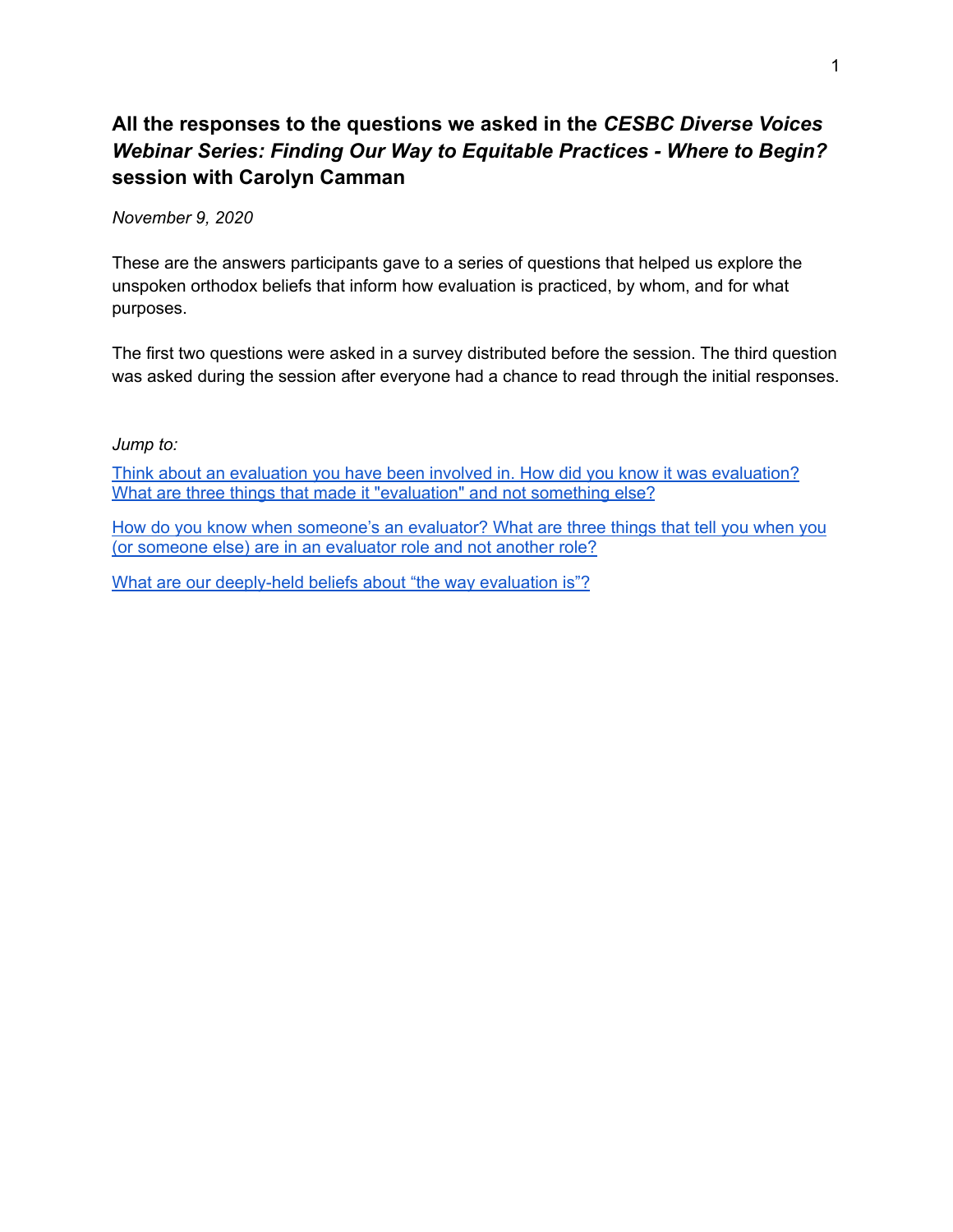## **Think about an evaluation you have been involved in. How did you know it was evaluation? What are three things that made it "evaluation" and not something else?**

- 1. There were clear measurable evaluation questions; 2. We used evidence-based practices to measure the variables; 3. We formulated actionable recommendations based on the data to inform the program
- I was hoping to find out about; impact of program on participants; input on how to improve the program; insights on who participants were.
- Exploratory; Followed Evaluation Plan; Questions
- 1. the goal was to assess the impact of something on a particular target audience 2. the results were going to be used to make decisions about the program 3. the scope was larger than just a single item, it involved the whole program & its context
- 1. There was an overarching question to guide activities 2. There was a goal rooted in understanding what happened 3. I engaged with people in different ways to understand their experiences, perceptions, ideas, and visions for future
- We were seeking to understand the effect of the work we were doing. We were seeking to make a change and then understand the change. We wanted to learn from the work we were doing so that we could do it better/differently.
- 1. Wanted to see if a pilot innovation was effective and for who.
- We had questions prepared to ask attendees
- 1) Seeking participant input, 2) Use of surveys, 3) Surveys development informed by research questions
- 1. There was a request to assess whether the initiative was achieving the stated objectives. 2. There was a request to determine 'how well' the initiative was functioning against stated criteria using evidence and measures. 3. There was a clearly stated purpose of use for the findings related to future funding decisions.
- Because it was called an evaluation, there was some definition of what was being evaluated and why, there was an intention to learn.
- wanted to know it was working, how it was working and what needs to change if it is not working
- 1. We called it an evaluation; 2. We were gathering information that helped us make decisions about the work being done; 3. We identified a theory of change
- Had key questions it wanted to answer; practical in nature; was called an 'evaluation' :)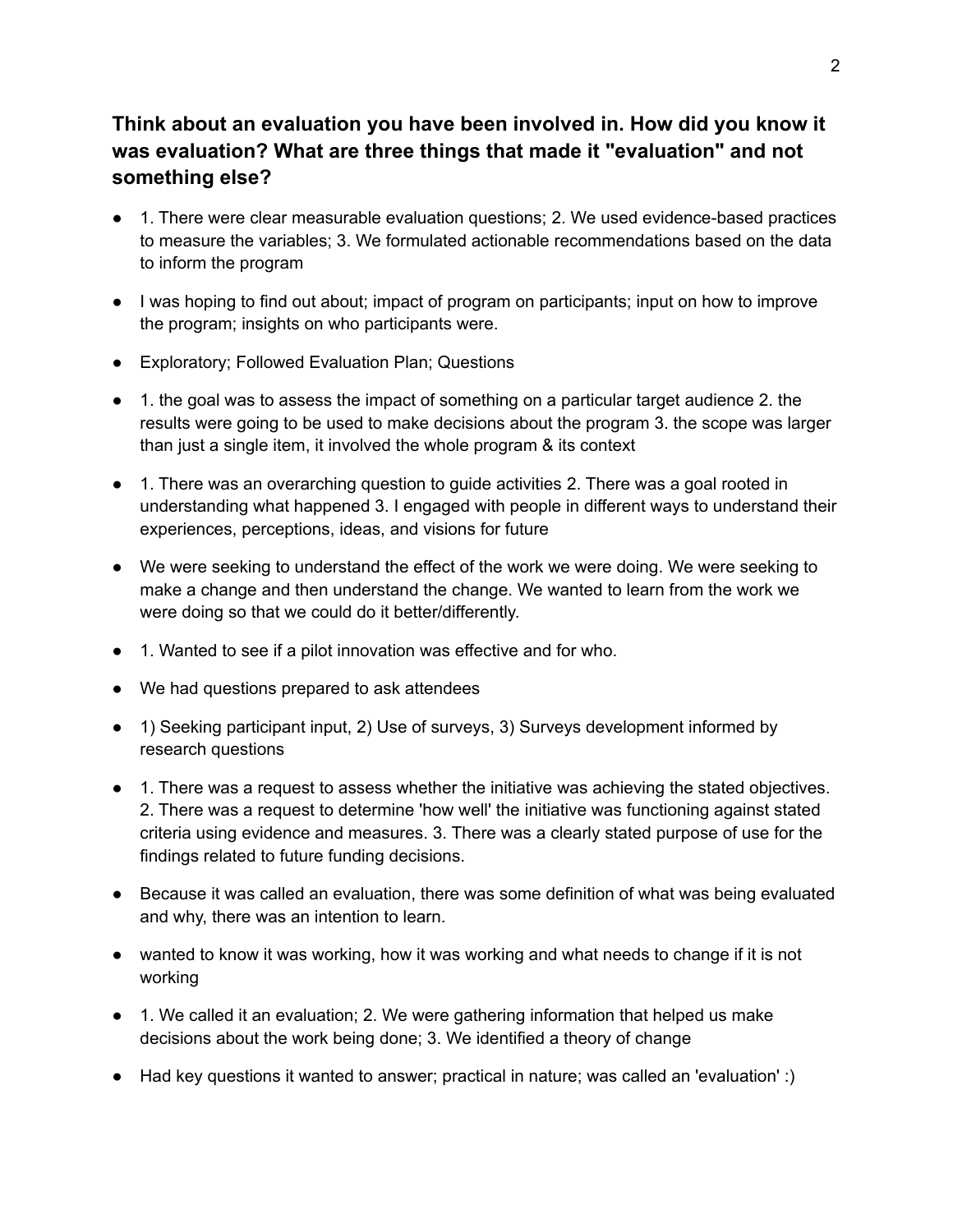- Terms of Reference for evaluation, specific methodology, demand for expert
- Applied research, meant to provide evidence for decision-making, purpose was to measure outcomes
- Request for the program from Sponsor of program, Municipal Council expectations for impact of the program funded to be evaluated, and Service Provider requesting evaluation of the program from the funding source to report on process and impact
- Interest in collecting data to improve the program and be accountable.
- - We wanted to find out the level, extend, degree of participation in a program as it was being implemented in a Central American country.
- 1) it was called an evaluation 2) it involved formal facilitated meetings with stakeholders 3) there was an expectation of a public report with recommendations for action
- following the evaluation plan, measuring the activities with the logic model, and that overall the project was a pilot project
- It evaluated the impact of a government strategy, we collected data to measure changes related to the strategy, and we will provide recommendations for how the strategy could be improved
- It was called an evaluation. Someone called an 'evaluator' 'led' it. The purpose of the data collection activities was for learning
- Systematic collection of data for the purposes if program improvements and spread
- There were different perspectives about what should be evaluated. There were different motivations for wanting the evaluation. There were different values about what was considered "good" or "positive" results.
- Stakeholders interest in learning about what is working well and if they are successful; questions that they had about their initiative;
- Evaluating the implementation of a program; collecting and analyzing data; recommendations for program improvement
- Questions that we wanted to answer through data collection. Outcome measures. Recommendations to improve process.
- We were focused on gathering data to understand and refine the program, we were guided by evaluative thinking, and the work was led by an evaluator
- 1. Stakeholder wanted to know if the program is achieving its goals 2. Wanted to know strengths and areas for improvement 3. Wanted to know how its program stakeholders are impacted by the program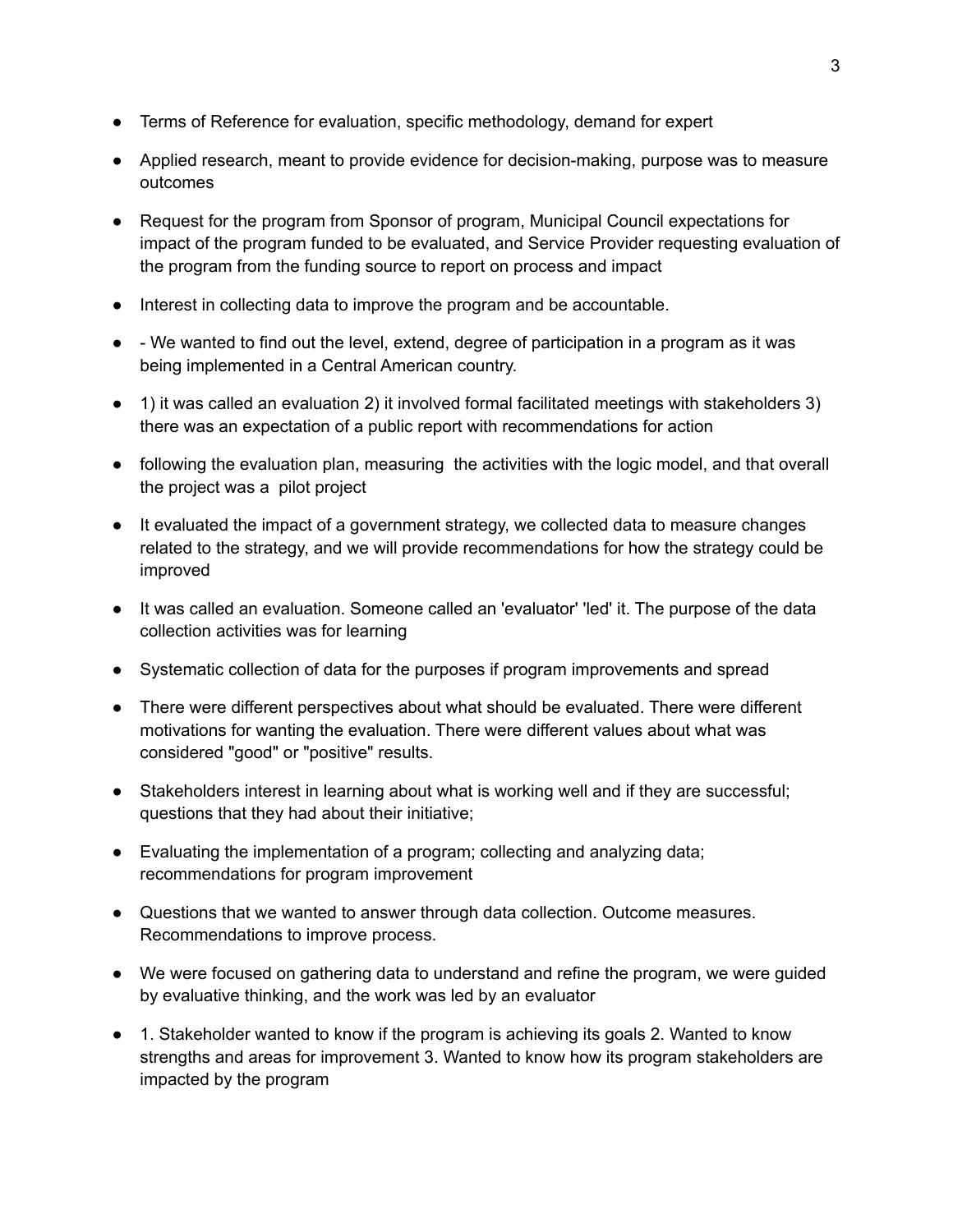- $\bullet$  It was examining whether the (1) outcomes of the program, (2) had been achieved, for (3) the beneficiaries of the program.
- I don't think it was evaluation! It was anchored in a goal to develop an evaluation framework, so it was all about evaluation, but it wasn't "doing" evaluation.
- 1. The primary purpose was to provide evidence of progress toward project goals-- in this way the purpose was to report on the merit and value of the program. 2. The audiences were both the internal team and the funder, so we reported on progress at interim time points for program improvement and at summative time points to inform the funder from year to year. 3. The goal was not necessarily to be able to build theory or generalize beyond the immediate program. Additionally, while we worked with a theory of change, we did not ground our work deeply in the literature and previous published work, but on the experiences of the Steering Committee and the needs of the participants. In this way, it was not a research project.
- 1) concrete actions arose from findings; 2) process oriented; 3) evaluation questions driven by program deliverers/stakeholders
- 1) It was called an evaluation (not a review, special study, research); 2) people with evaluation experience were part of the mandatory requirements, with bonus points given for credentialed evaluators, and 3) the methods that we used are common evaluation tools.
- It was targeted, purposeful data collection to set the parameters of a problem and test whether an intervention was addressing the problem at hand. There were over arching evaluation questions to be answered. The methodologies were applied (not general research) and focused on problem solving. Methods were mixed and context specific.
- It was designed to determine how \*valuable\* (but not in monetary terms) the program was. It was systematically designed. It was aiming to provide information for making decisions about the program.
- Assessed program implementation and outcomes, analyzed and reported on data collected, and developed recommendations based on findings.
- Because the PI said it was, because it was to contribute to program knowledge not the research general knowledge base, because it was about merit and significance
- We set up a methodology that added both quanti and quali methods and at the end there was a judgment of the intervention, about its effectiveness: robust methodology, judgment and external evaluator.
- I was trying to help a program learn what it was doing well and how it could serve its clients even better. 1) The focus was a specific program; 2) I was trying to figure out how it worked; 3) they wanted to learn how they could make it better.
- Questions about strength and weaknesses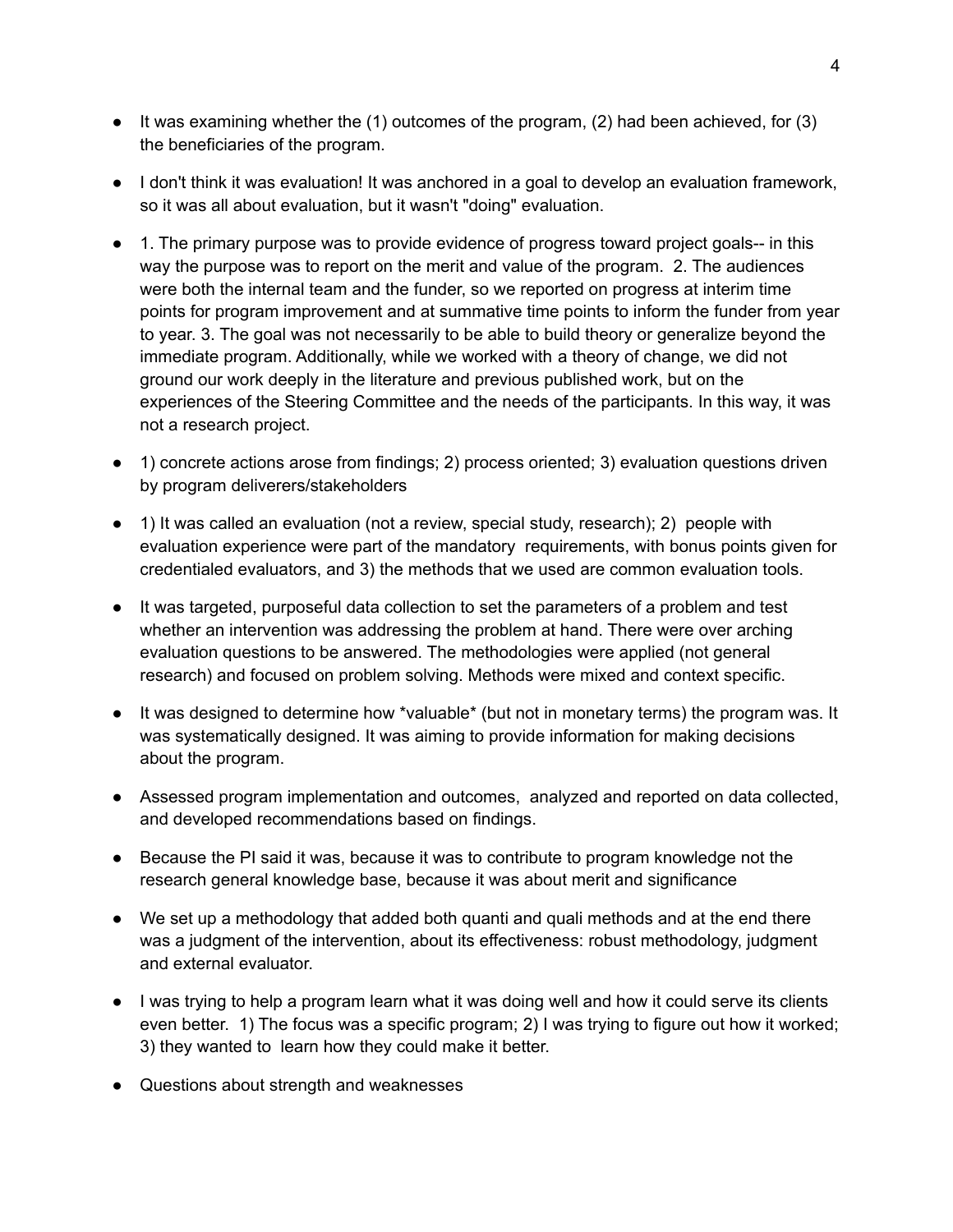- results asked participants and decision-makers whether the 'program' had value that made a difference to them and their aims
- The first time I took part in evaluation, was parent-teacher night when my parents were given feedback about me as a little person. The first part I was a part of and we discussed openly about my performance what I was good at-- then I presume they got into the nitty-gritty about me being a bit too chatty in class but also a good classmate. The first thing that made it an evaluation, is that it was a midway review with 3 different stakeholders. Parent, Teacher, me. 2nd, there was a 2 level process 1st was participatory and the second was more in-camera without me the kid. The last part of it being an evaluation was that there were presumably lessons learned, things to celebrate and to improve on that we worked on at home and in the classroom
- That we were assessing the performance, outcomes and experiences of a variety of stakeholders in relation to a new guideline in bc.
- We were looking to measure impact. We also wanted to see how well the program was implemented
- I was a consultant and the RFP stated it was an evaluation. It was an assessment of several factors that included the quality and efficiency of services and whether or not the identified outcomes were being met.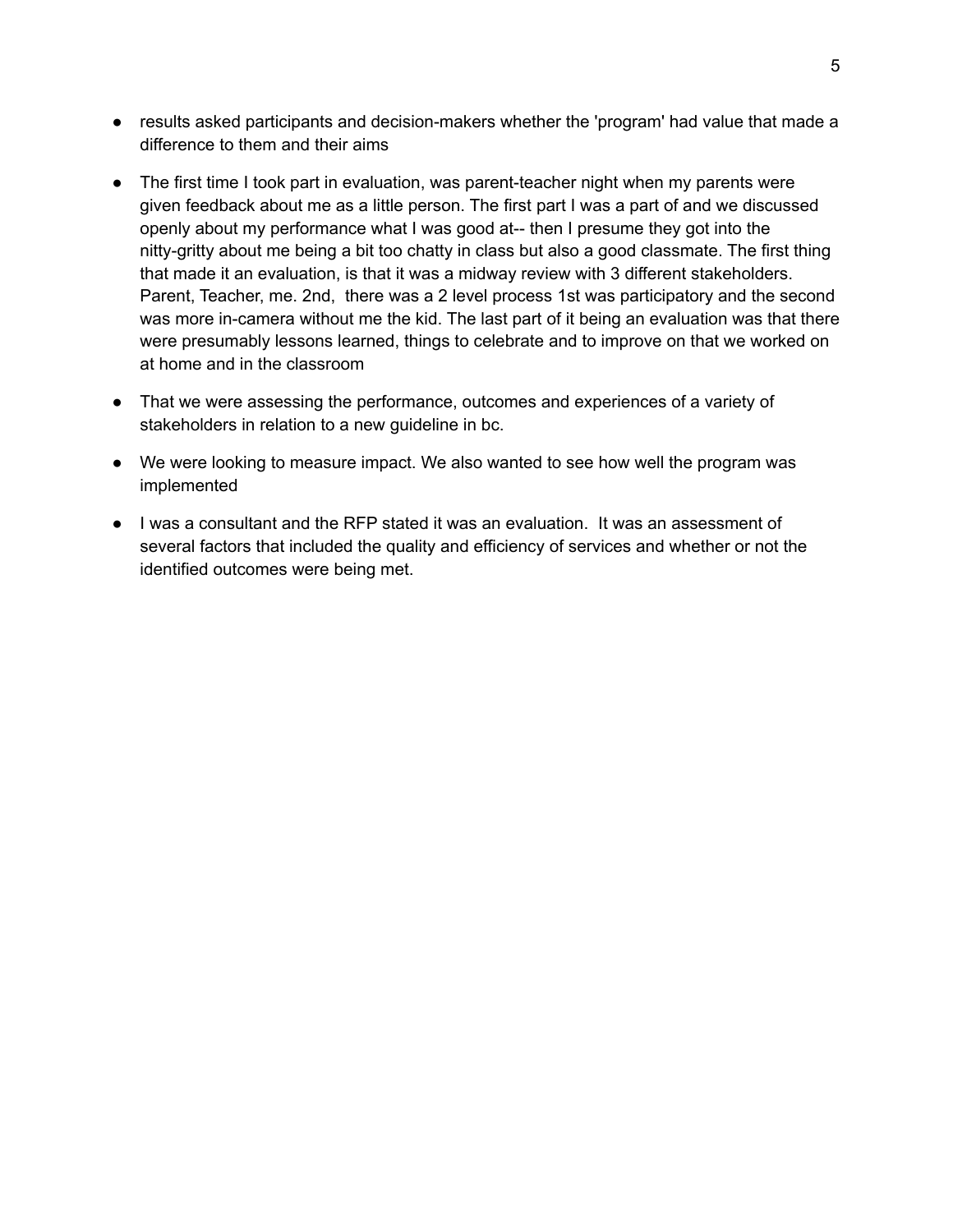## **How do you know when someone's an evaluator? What are three things that tell you when you (or someone else) are in an evaluator role and not another role?**

- <span id="page-5-0"></span>● This one is difficult as sometimes only part of their responsibilities are related to evaluation (e.g. program manager). But, I'd say, 1. At least 50% of their role requires evaluation-related tasks (whether planning an evaluation or implementing it); 2. They are using scientific methods to come up with the evaluation findings, rather than just implementing the evaluation findings/recommendations; 3. They are using data to assess the outcome of a program/project, rather than opinions (e.g. if they are just using some specific success stories to "evaluate" a project, that's not evaluation)
- they have training as an evaluator; the mindset of an evaluator; they are independent of program development (this might be more difficult, depending on where they work)
- Questions Asking; Approach; Evidence
- 1. they have the appropriate training, skills, mindset, approach (& hopefully CE designation) 2. they look at the big picture including context, unintended consequences, appropriateness of the intervention 3. they assess multiple aspects and impacts on various entities, not just limited to e.g. cost/benefit analysis
- 1) I will say that I'm an evaluator (but that doesn't mean other people aren't there to evaluate as well) 2) I discuss the parameters of everyone's roles (what are we all doing to work together, what expectations do we have, what needs to be done/ by whom)
- I am collecting data or working with others to collect data. I am leading or co-leading a process to make sense of data. My intention is that the data we are collecting and analyzing will make changes and improvements to the thing we are collecting data about.
- When people are looking to me for evidence to help them make a decision moving forward.
- they are holding some kind of recording device such as an ipad or clipboard, they make eye contact and introduce themselves, they make the expectations clear
- 1) They ask questions, 2) They use various measurement tools to obtain answers, 3) They know how to interpret the answers they receive
- \*By this I will assume you mean a 'program evaluator' in a more common sense (but everyone can do/does 'evaluate things'). So, for some substantial portion of their work, 1. they would tend to be engaged in processes that work to support others in assessing the value, merit or worth of something bigger than a simple process, 2. They gather evidence and compare it against some criteria that explicitly defines that spectrum of good/bad or value, 3. they do this work, usually for others to improve things ...or sometimes just for accountability purposes :( 4.Bonus-they knowingly or not tend to adhere or be guided by established and evolving principles and standards of evaluation practice such as Utilization, Accuracy, Feasibility, Propriety, Accountability, etc.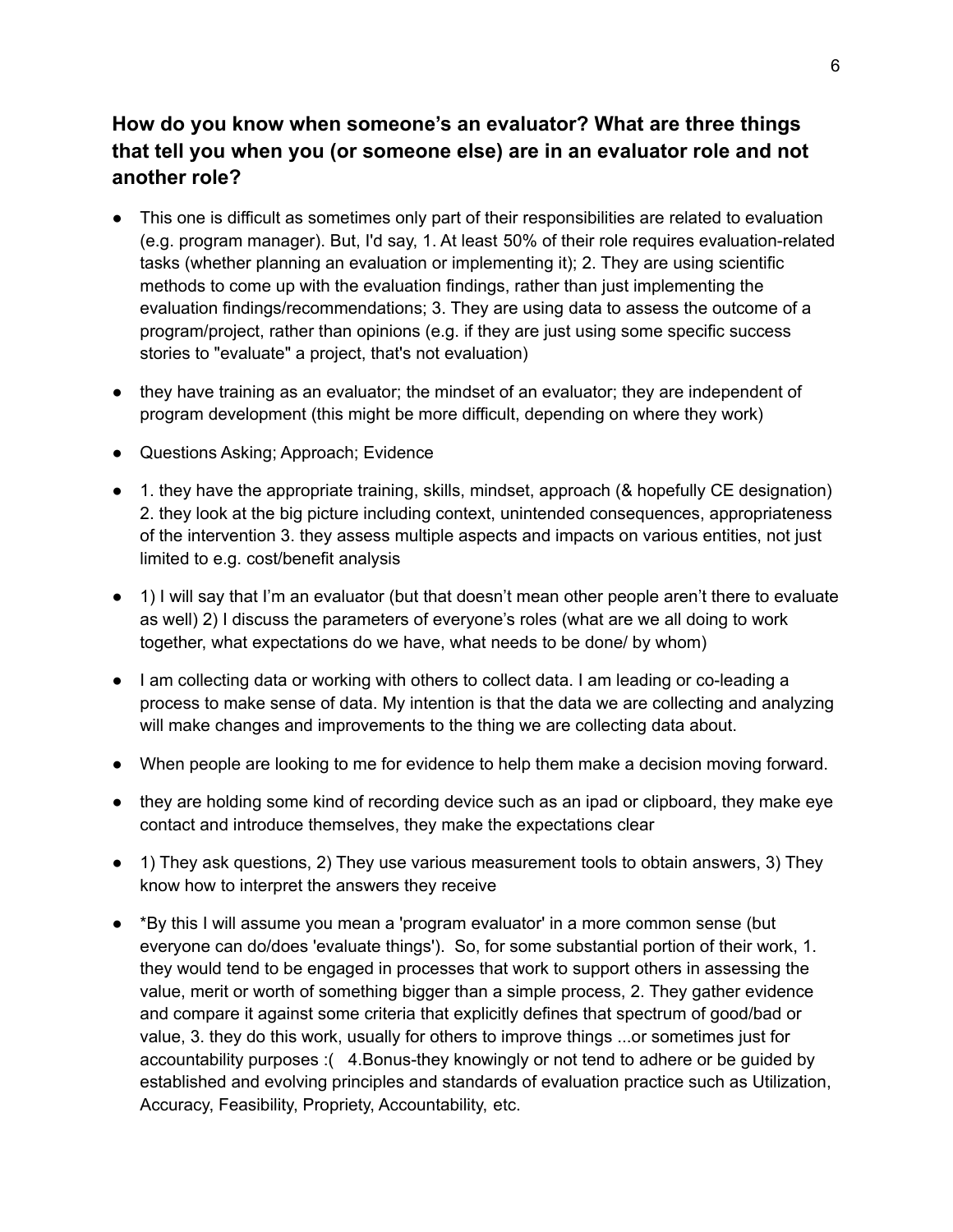- Because they call themself an evaluator, they take on the work in the evaluation scope, they facilitate the process.
- they have training or experience in evaluation methods, they are responsible or are committed to finding out if a program/org is working, they have dedicated time/resources for this work
- 1. If my role is mostly about asking questions, quiding discussions and collecting and talking about information, 2. If I don't have a direct role in making decisions about the work, 3. If I will move on from the project at some point (or into a different role)
- They define themselves as an evaluator; they look critically at the world; they have experience or education in this thing called evaluation
- CES member, CES credentialed evaluator, Knows evaluation methodology
- Ask questions, inquire about all stakeholders, think about outcomes and not only outputs
- Assigned the role. Identified in program/project documents as the evaluator. Expectations among allies for evaluation communicated
- The person uses research methods to collect data that will facilitate decision-making. Asking questions about how and or whether an "intervention" works.
- 1) They seek a better understanding of issues and are not afraid of (and even love!) being challenged on their own premises or hypotheses. 2) They listen to, acknowledge and report conflicting views in a balanced, fair way. 3) They are aware of and constantly check their own biases and assumptions.
- 1) They ask a lot of questions 2) Discuss program improvements 3) Value and seek out evidence to support decisions
- Credentialed evaluator, objective, knowledgeable about evaluation processes
- You conduct research based on outcomes which support making recommendations for change related to policy or programming
- They are coming with a curious mind. They are not part of delivering the services/program/x. Often, unfortunately, they are removed from the program and/or community being served
- They identify themselves as an evaluator
- They engage stakeholders (rather than doing everything themselves). They ask questions to understand context, motivations, and use of results. They ask how results should be interpreted (with a group of people, by the evaluator alone, etc.).
- asking questions; figuring out how to get answers to these questions; providing answers or new questions after collecting data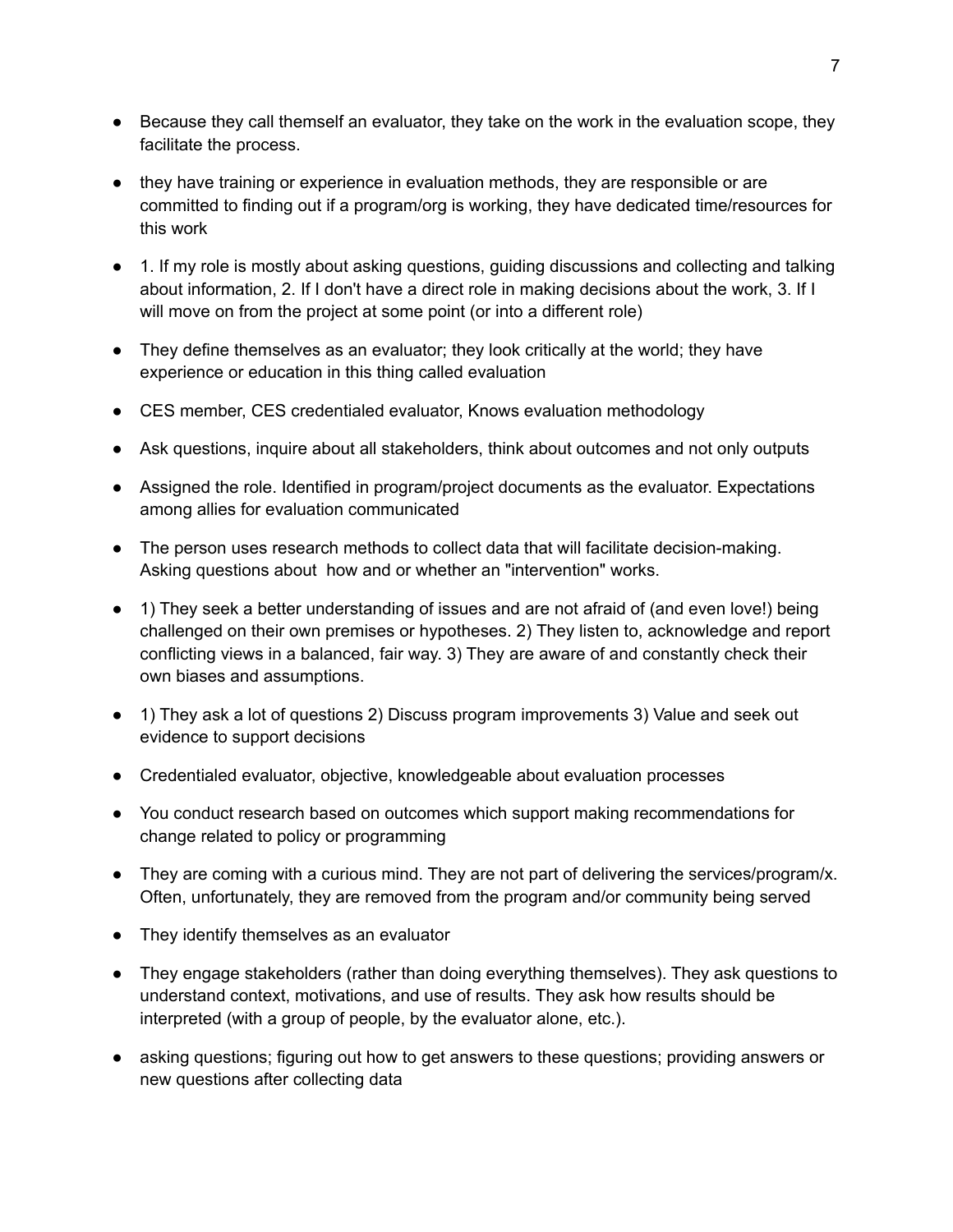- Asking a lot of questions/researching; truly listening to the answers; truthfully reflecting that input into the recommendations
- Collecting data to improve a program or service summatively or formatively. Data collection from stakeholders
- Use evaluation theory and techniques to do work, identify as an evaluator, and goal of the work you do.
- 1. Providing assistance in helping stakeholders ask evaluative questions 2. Creating recommendations that is about what not the how 3. Abiding by the evaluation standards throughout evaluation process eg aware of potential political use of data
- (1) they partner on aspects (preferably all) of the evaluation, (2) they are interested in the application of the evaluation's findings/recommendations, (3) they occupy a co-learning role, as opposed to a lecturing role.
- Fascinating question! I don't think I think about people's roles and identities in such distinct ways. I think of evaluation as something you do, or use, not who you are. In terms of roles, for my context, there are rarely such distinct role identities with the teams I support, or even the reason I am brought on -- many people are playing different roles, and the type of work I support is about gathering and using information for growth. So differentiation is done by task -- e.g., ""we're exploring how this is working"" would identify that someone is there in an evaluation capacity.
- (This was a really tricky question!) 1. They consider who gets to ask questions, who gets to be involved, who gets to decide, who isn't at the table, what questions aren't being asked, who might be harmed in the program or the evaluation, etc. They interrogate the assumptions about who knows what and who should be involved, in order to make clear where inequitable and racist structures live in programs and in evaluation. 2. They have a learning mindset, they start by asking questions and listening- they act as a thought partner. 3. When people jump to talking about data collection instruments, they back up and ask more questions before making decisions about which tools will work best.
- 1) evaluators are facilitators 2) evaluators can collect, analyze and interpret data (with input from others) 3) evaluators don't decide themselves what is of value - they ask and include stakeholders to do so
- 1) When they talk about their work what they do, e.g. I am an evaluator / I do work in evaluation; 2) if it says evaluator in their job title / email signature; and 3) if they have a professional specialization in evaluation, i.e., a diploma, certificate, degree, credential.
- Job title. Focus on research for decisions / problem solving, but shorter in time frame than action research. There are overlaps with a number of fields wherein someone with a different day job and different focus on most work efforts can act as an evaluator when thinking about, planning, collecting, analyzing, sharing data is about problem solving. Importantly, for me the better evaluations / evaluators proactively seek out and collaborate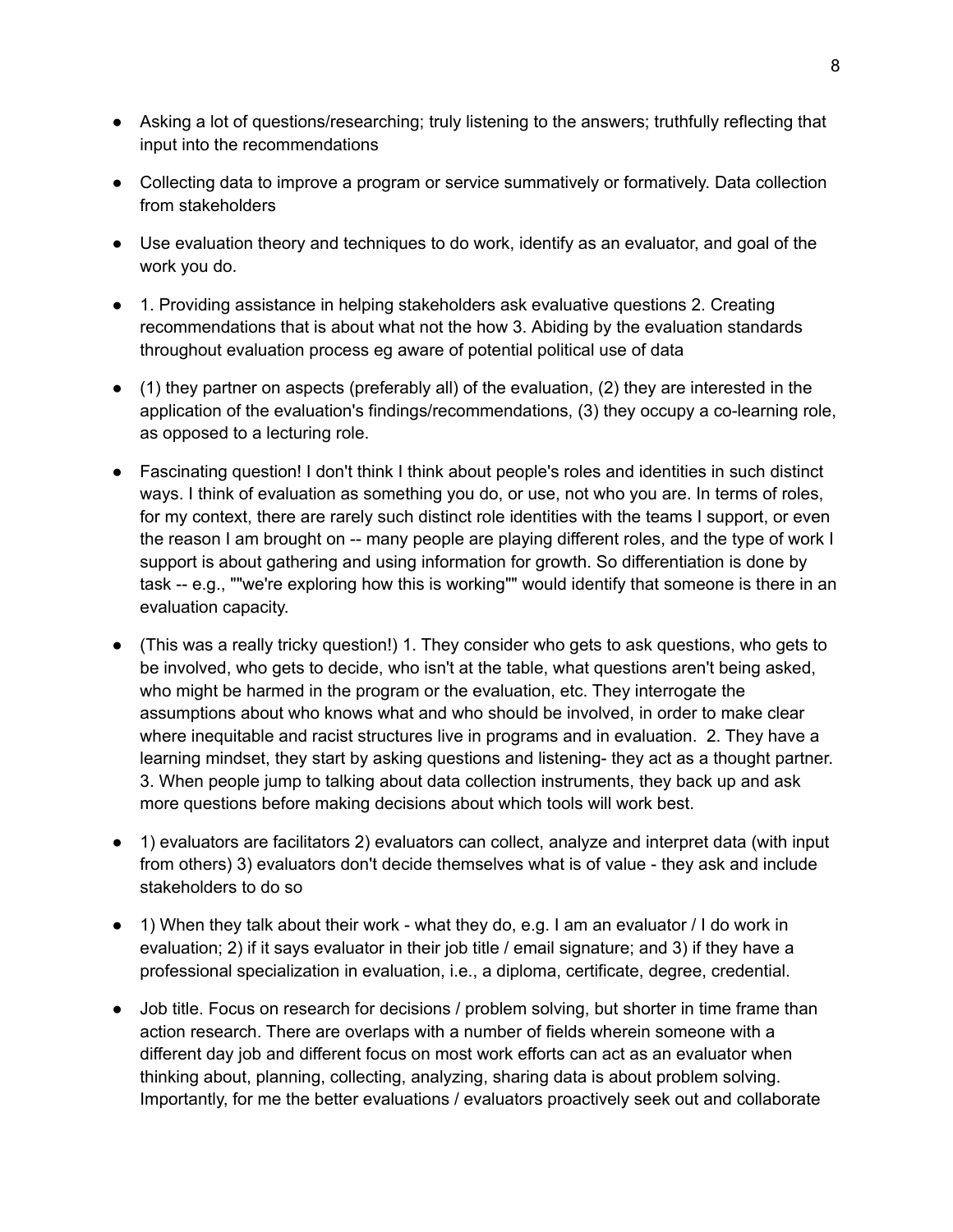with those for whom a given intervention is intended to benefit. If it is not working for them, than it is not working. This is true even if other 'side benefits' exist (eg delivery partners now collaborate)

- Trying to understand how a program is working and what the results of the program are for the purpose of informing decisions about the program.
- They are focused on assessing the program, they collect data from key stakeholders and participants regarding the program, they use the findings to develop recommendations for program improvement.
- They do evaluation, they think about improving programs not publishing, they think about merit, worth, and significance (values)
- When a professional has knowledge of evaluation methods, he has the ability to reflect and judge the results and has the expertise to prepare a return report for publication.
- $\bullet$  a) They are are doing a study to help a specific program; b) they are more interested in how that program functions/the outcomes it achieves than on general patterns; c) they are concerned about what stakeholders think, including what they want to learn about the program.
- They ask questions about the program, my personal experience with it and explanations about things related to how the program works
- seeks to know what works and what doesn't/neutral, informed inquirer; seeks all perspectives/inclusive; listens deeply and validates/transparent.
- they have widely applicable skills; having gained implicit knowledge about the evaluation process that can be flexibly applied towards multiple approaches, methods, focus areas, and mindsets.
- evaluators are often in the position of power the teacher in this case ha the power to describe my behaviours in a strengths-based way to my parents, or not to. another way to tell it was evaluation, the teacher being outside our direct community (small family) yet still involved and participating in our community
- Leadership, direction, explains goals, there for clarification.
- I think anyone can be an evaluator. I know many who are accidental evaluators but wouldn't call themselves that. I would say anyone doing evaluation work and follows the principles of evaluation is an evaluator. Experience may vary but they are still doing the work
- When they call themselves an evaluator, when they have training. can be internal or external to the organization. When they are part of an evaluation unit.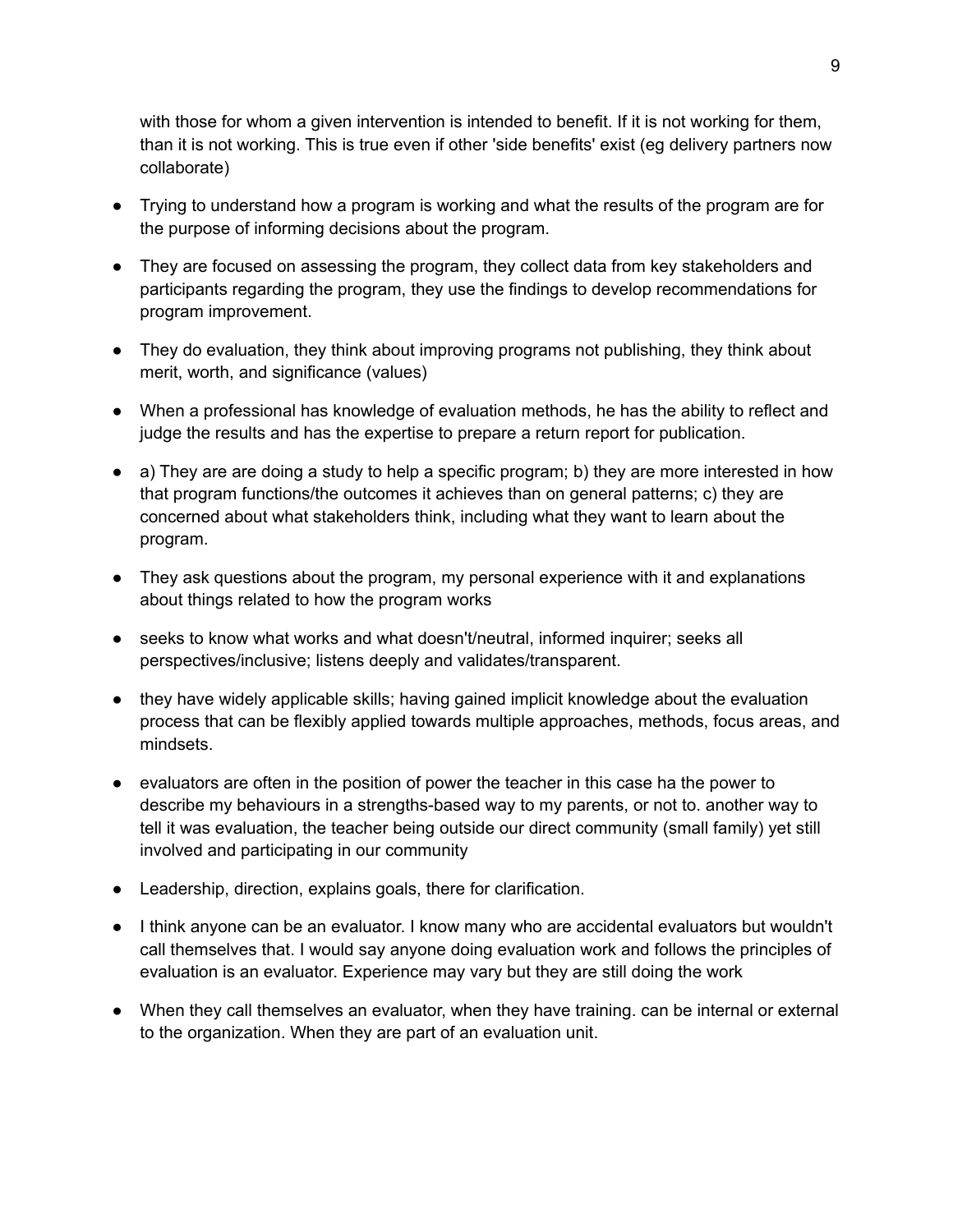## <span id="page-9-0"></span>**What are our deeply-held beliefs about "the way evaluation is"?**

*Note: these are "orthodox beliefs" held by us or by others about evaluation, which are meant to be critically questioned to see if they are really true and serving our goals.*

- Measurement is central.
- That it involves is a systematic process
- Evaluations are objective measurements
- Done by experts
- That it is "objective" and external to the program implementers
- Other people get to say what counts as evaluation.
- To be objective
- formalized and to be undertaken by educated experts
- Objective
- There are experts
- There does not seem to be a consistent definition of evaluation or evaluator
- It's something special that only certain very special people called evaluators can do.
- Only people with specific training can perform evaluation.
- Involves data
- Questions and systematic inquiry seem pretty important
- That standards are required to ensure quality
- It is 'top down'
- That it is participatory and involves all stakeholders more of a state of mind than a person
- It's scientific and objective.
- Evaluation involves questions
- That an evaluation is only valid when quantitative data is collected.
- objective neutral rigorous
- some evaluators are identifiable by credentials and job titles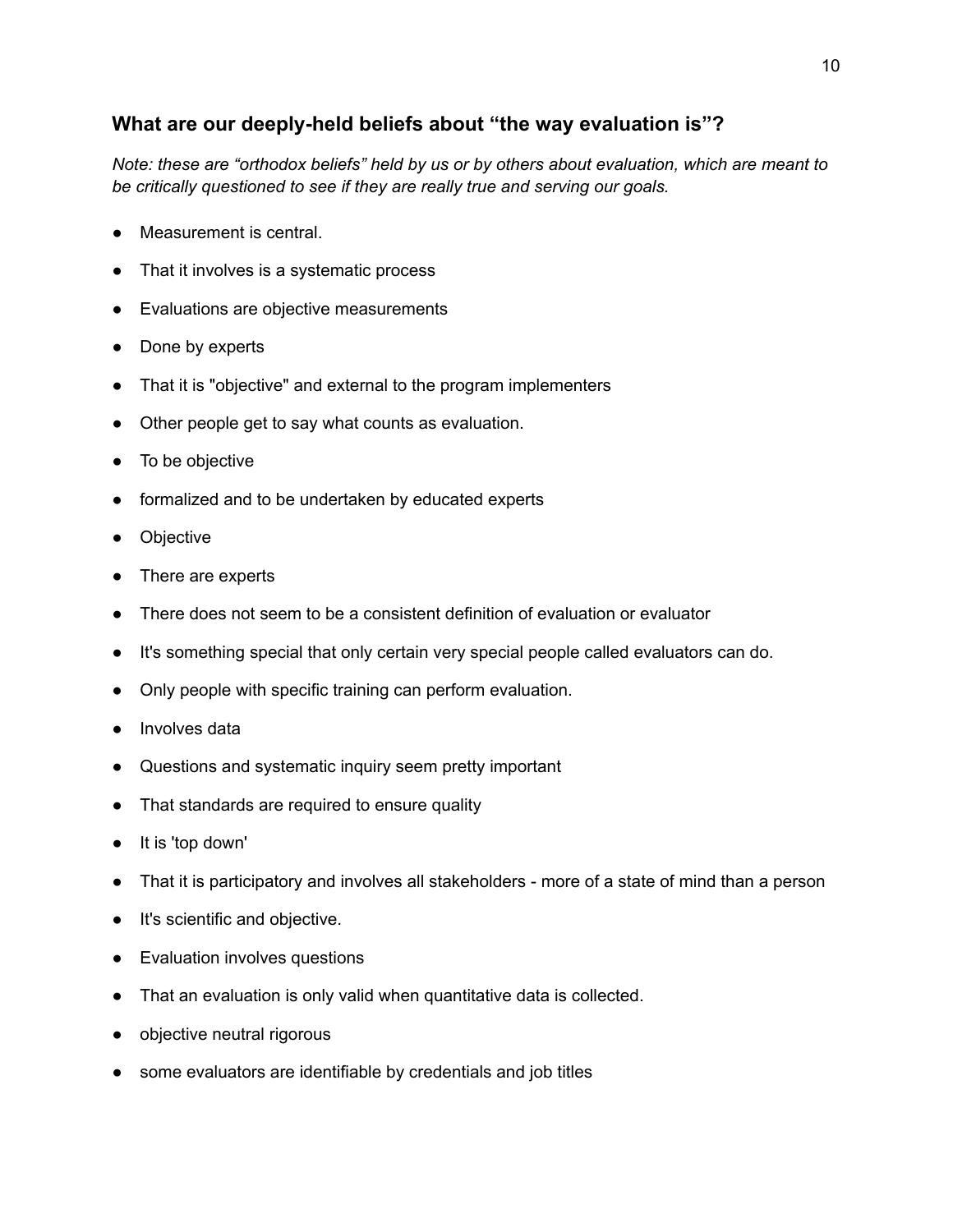- To be useful
- something is an evaluation because it is called an "evaluation"
- Education / formal training also seems pretty important
- That there is an us+them narrative in evaluation. Someone DOES the evaluation on or with another group (stakeholder). And they are asking questions to be answered for someone's use, likely the 'US' group.
- clearly, we all love a job title
- There are certain questions that have to be answered for it to be considered an evaluation.
- That evaluators come by their "profession" through different paths
- Saying "this is an evaluation"/"I am an evaluator" is enough
- to answer overarching evaluation question(s)
- Involves a lot of discussion
- That an evaluation requires some level of formality with certain requirements, but the title of who can be an evaluator is less formal but still has certain requirements.
- 'because someone else said so'
- seeking meaning
- Evaluators are not a part of whatever is being evaluated
- Definitions are circular. Evaluation is what evaluator does or when the funder called it evaluation. An evaluator is someone whose work is more than 50% evaluations ...
- If evaluations are named as such, they must be evaluations. When we name something as such, others trust it to be true.
- Evaluators take on the role of leader and facilitator
- Systematic approach that involves eval questions, data collection and recommendations
- excludes lived experience and everyday events where evaluations about events, courses of action etc. are considered
- It is criticizing me (a worker) and how I do my job It's a way that companies find people to fire
- Evaluations use valid data to prove the value of an initiative, project or program
- It is in the service of rights and stakeholders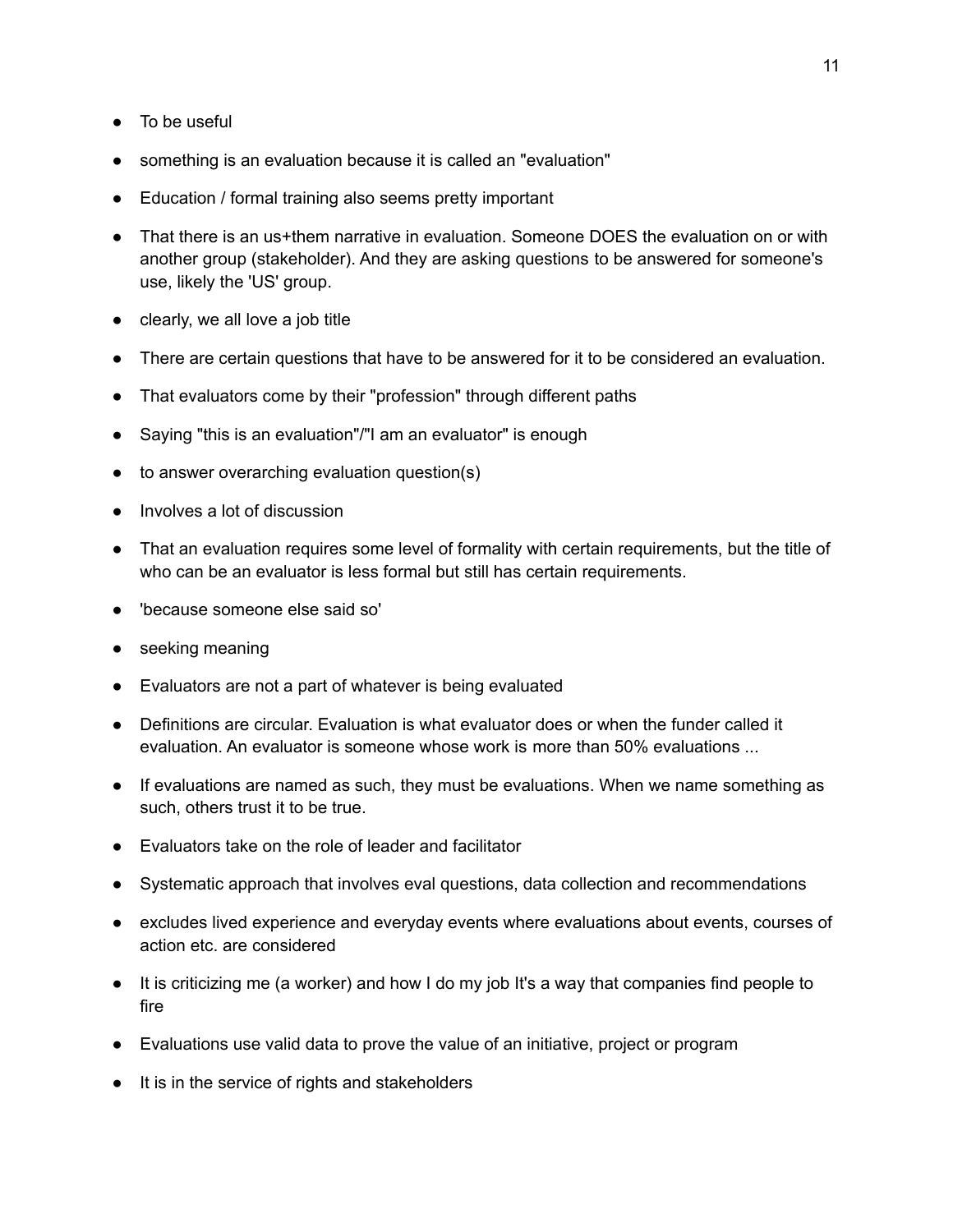- Accepted methodologies
- Using evidence-based practices is the only way to conduct evaluations
- a project being called an 'evaluation' helps people know that that's what it is
- It normatively values 'what is' instead of 'what could be'
- research for decision making
- Driven by data
- to assess the effectiveness of the program/intervention
- that there is one "rigorous way" of doing the evaluation, deeply rotted in research. that can provide limitation for being innovative
- criteria is key
- Seems to commonly be considered a three-step process with a beginning, middle and end
- Impartial, neutral
- Formalized questions ought to be advanced beforehand
- measurement-centred & done by people with certain expertise
- That it comes from the outside. That it is bound by frontal lobes and can only be taught by humans. That "experts" know evaluation and the valuing, visibility, and respectability of said evaluator or evaluation is held by a collective in power.
- not limited to credential holders
- 'Evaluators' are evaluators or are conducting evaluation often because they say so, or have that title.
- references to stakeholders was fairly common, but in different ways
- Very theoretically based
- not limited to program-focused applications
- Systematic collection of data necessary.
- Asking questions with intention or purpose
- People who are in power and can either accept or reject something
- It's about looking for problems & how to fix them
- Evaluation requires knowledge of research methodology